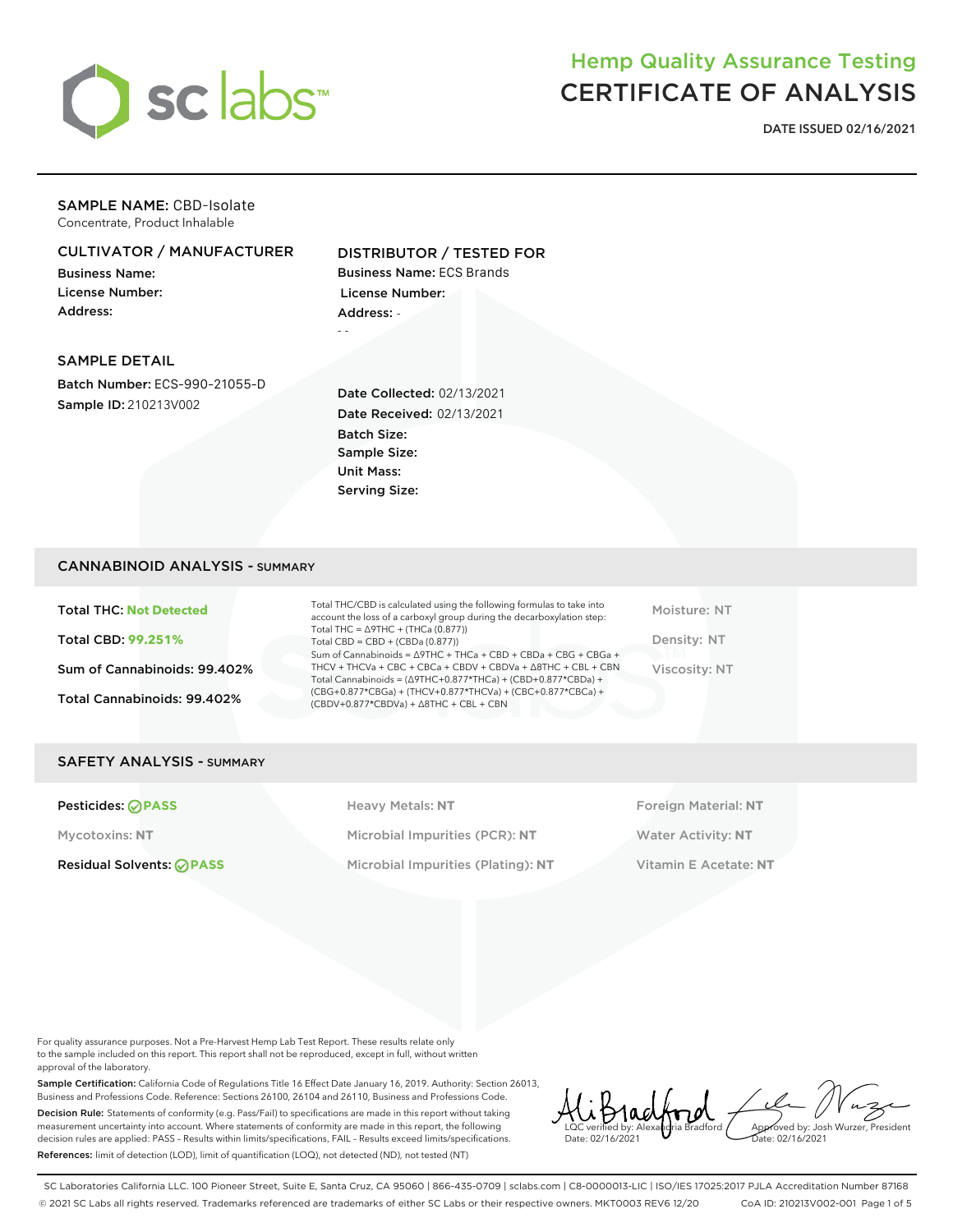# sclabs™

# Hemp Quality Assurance Testing CERTIFICATE OF ANALYSIS

**CBD-ISO-CRYS 2021 | DATE ISSUED 02/16/2021**



Tested by high-performance liquid chromatography with diode-array detection (HPLC-DAD).

**Method:** QSP 1157 - Analysis of Cannabinoids by HPLC-DAD

TOTAL THC: **Not Detected**

Total THC (∆9THC+0.877\*THCa)

#### TOTAL CBD: **99.251%**

Total CBD (CBD+0.877\*CBDa)

#### TOTAL CANNABINOIDS: 99.402%

Total Cannabinoids (Total THC) + (Total CBD) + (Total CBG) + (Total THCV) + (Total CBC) + (Total CBDV) + ∆8THC + CBL + CBN

# TOTAL CBG: ND

Total CBG (CBG+0.877\*CBGa)

# TOTAL THCV: ND Total THCV (THCV+0.877\*THCVa)

TOTAL CBC: ND Total CBC (CBC+0.877\*CBCa)

## TOTAL CBDV: 0.151% Total CBDV (CBDV+0.877\*CBDVa)

# **CANNABINOID TEST RESULTS -** 02/15/2021

| <b>COMPOUND</b>            | LOD/LOQ<br>(mg/g) | <b>MEASUREMENT</b><br><b>UNCERTAINTY (mg/g)</b> | <b>RESULT</b><br>(mg/g) | <b>RESULT</b><br>(%) |
|----------------------------|-------------------|-------------------------------------------------|-------------------------|----------------------|
| <b>CBD</b>                 | 0.07/0.29         | ±45.953                                         | 992.51                  | 99.251               |
| <b>CBDV</b>                | 0.04 / 0.15       | ±0.066                                          | 1.51                    | 0.151                |
| Δ9THC                      | 0.06 / 0.26       | N/A                                             | <b>ND</b>               | <b>ND</b>            |
| $\triangle$ 8THC           | 0.1/0.4           | N/A                                             | <b>ND</b>               | <b>ND</b>            |
| <b>THCa</b>                | 0.05/0.14         | N/A                                             | <b>ND</b>               | <b>ND</b>            |
| <b>THCV</b>                | 0.1 / 0.2         | N/A                                             | <b>ND</b>               | <b>ND</b>            |
| <b>THCVa</b>               | 0.07 / 0.20       | N/A                                             | <b>ND</b>               | <b>ND</b>            |
| <b>CBDa</b>                | 0.02 / 0.19       | N/A                                             | <b>ND</b>               | <b>ND</b>            |
| <b>CBDVa</b>               | 0.03 / 0.53       | N/A                                             | <b>ND</b>               | <b>ND</b>            |
| <b>CBG</b>                 | 0.06 / 0.19       | N/A                                             | <b>ND</b>               | <b>ND</b>            |
| <b>CBGa</b>                | 0.1 / 0.2         | N/A                                             | <b>ND</b>               | <b>ND</b>            |
| <b>CBL</b>                 | 0.06 / 0.24       | N/A                                             | <b>ND</b>               | <b>ND</b>            |
| <b>CBN</b>                 | 0.1 / 0.3         | N/A                                             | <b>ND</b>               | <b>ND</b>            |
| <b>CBC</b>                 | 0.2 / 0.5         | N/A                                             | <b>ND</b>               | <b>ND</b>            |
| <b>CBCa</b>                | 0.07 / 0.28       | N/A                                             | <b>ND</b>               | <b>ND</b>            |
| <b>SUM OF CANNABINOIDS</b> |                   |                                                 | 994.02 mg/g             | 99.402%              |

**MOISTURE TEST RESULT**

**DENSITY TEST RESULT**

**Not Tested**

#### **VISCOSITY TEST RESULT**

**Not Tested**

**Not Tested**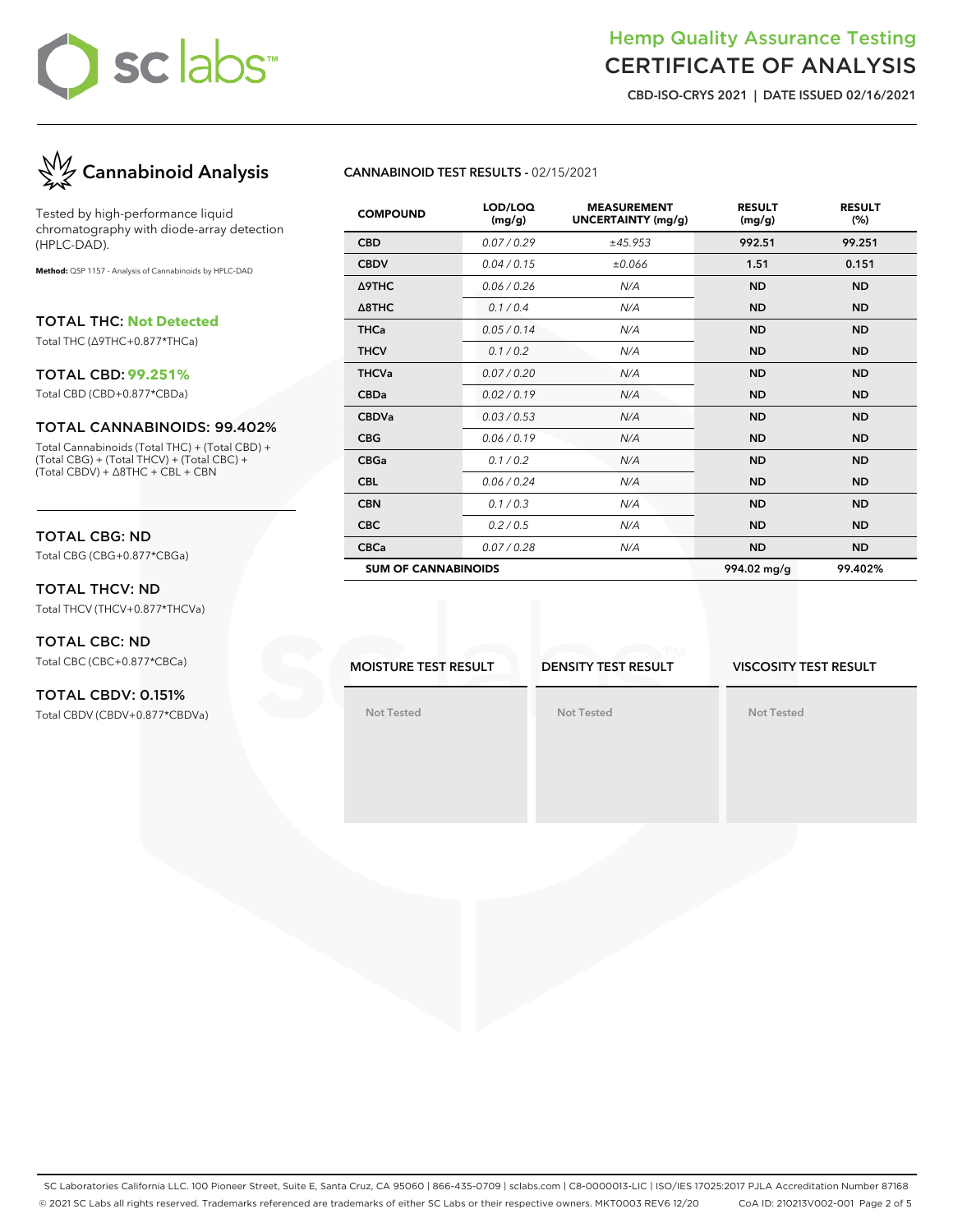# sclabs™

# Hemp Quality Assurance Testing CERTIFICATE OF ANALYSIS

**CBD-ISO-CRYS 2021 | DATE ISSUED 02/16/2021**

# **Pesticide Analysis**

#### **CATEGORY 1 AND 2 PESTICIDES**

Pesticide and plant growth regulator analysis utilizing high-performance liquid chromatography-mass spectrometry (HPLC-MS) or gas chromatography-mass spectrometry (GC-MS). \*GC-MS utilized where indicated.

**Method:** QSP 1212 - Analysis of Pesticides and Mycotoxins by LC-MS or QSP 1213 - Analysis of Pesticides by GC-MS

# **CATEGORY 1 PESTICIDE TEST RESULTS -** 02/16/2021 **PASS**

| <b>COMPOUND</b>          | LOD/LOQ<br>$(\mu g/g)$ | <b>ACTION LIMIT</b><br>$(\mu q/q)$ | <b>MEASUREMENT</b><br>UNCERTAINTY (µg/g) | <b>RESULT</b><br>$(\mu g/g)$ | <b>RESULT</b> |
|--------------------------|------------------------|------------------------------------|------------------------------------------|------------------------------|---------------|
| Aldicarb                 | 0.03 / 0.08            | $\ge$ LOD                          | N/A                                      | <b>ND</b>                    | <b>PASS</b>   |
| Carbofuran               | 0.02 / 0.05            | $\ge$ LOD                          | N/A                                      | <b>ND</b>                    | <b>PASS</b>   |
| Chlordane*               | 0.03 / 0.08            | $\ge$ LOD                          | N/A                                      | <b>ND</b>                    | <b>PASS</b>   |
| Chlorfenapyr*            | 0.03/0.10              | $\ge$ LOD                          | N/A                                      | <b>ND</b>                    | <b>PASS</b>   |
| Chlorpyrifos             | 0.02 / 0.06            | $\ge$ LOD                          | N/A                                      | <b>ND</b>                    | <b>PASS</b>   |
| Coumaphos                | 0.02 / 0.07            | $\ge$ LOD                          | N/A                                      | <b>ND</b>                    | <b>PASS</b>   |
| Daminozide               | 0.02/0.07              | $>$ LOD                            | N/A                                      | <b>ND</b>                    | <b>PASS</b>   |
| <b>DDVP</b> (Dichlorvos) | 0.03/0.09              | $\ge$ LOD                          | N/A                                      | <b>ND</b>                    | <b>PASS</b>   |
| <b>Dimethoate</b>        | 0.03 / 0.08            | $\ge$ LOD                          | N/A                                      | <b>ND</b>                    | <b>PASS</b>   |
| Ethoprop(hos)            | 0.03/0.10              | $\ge$ LOD                          | N/A                                      | <b>ND</b>                    | <b>PASS</b>   |
| Etofenprox               | 0.02 / 0.06            | $\ge$ LOD                          | N/A                                      | <b>ND</b>                    | <b>PASS</b>   |
| Fenoxycarb               | 0.03 / 0.08            | $\ge$ LOD                          | N/A                                      | <b>ND</b>                    | <b>PASS</b>   |
| Fipronil                 | 0.03 / 0.08            | $\ge$ LOD                          | N/A                                      | <b>ND</b>                    | <b>PASS</b>   |
| Imazalil                 | 0.02 / 0.06            | $\ge$ LOD                          | N/A                                      | <b>ND</b>                    | <b>PASS</b>   |
| Methiocarb               | 0.02 / 0.07            | $\ge$ LOD                          | N/A                                      | <b>ND</b>                    | <b>PASS</b>   |
| Methyl parathion         | 0.03/0.10              | $\ge$ LOD                          | N/A                                      | <b>ND</b>                    | <b>PASS</b>   |
| <b>Mevinphos</b>         | 0.03/0.09              | $\ge$ LOD                          | N/A                                      | <b>ND</b>                    | <b>PASS</b>   |
| Paclobutrazol            | 0.02 / 0.05            | $\ge$ LOD                          | N/A                                      | <b>ND</b>                    | <b>PASS</b>   |
| Propoxur                 | 0.03/0.09              | $\ge$ LOD                          | N/A                                      | <b>ND</b>                    | <b>PASS</b>   |
| Spiroxamine              | 0.03/0.08              | $\ge$ LOD                          | M<br>N/A                                 | <b>ND</b>                    | <b>PASS</b>   |
| Thiacloprid              | 0.03/0.10              | $\ge$ LOD                          | N/A                                      | <b>ND</b>                    | <b>PASS</b>   |
|                          |                        |                                    |                                          |                              |               |

### **CATEGORY 2 PESTICIDE TEST RESULTS -** 02/16/2021 **PASS**

| Abamectin           | 0.03/0.10   | 0.1 | N/A | <b>ND</b> | <b>PASS</b> |
|---------------------|-------------|-----|-----|-----------|-------------|
| Acephate            | 0.02 / 0.07 | 0.1 | N/A | <b>ND</b> | <b>PASS</b> |
| Acequinocyl         | 0.02 / 0.07 | 0.1 | N/A | <b>ND</b> | <b>PASS</b> |
| Acetamiprid         | 0.02 / 0.05 | 0.1 | N/A | <b>ND</b> | <b>PASS</b> |
| Azoxystrobin        | 0.02 / 0.07 | 0.1 | N/A | <b>ND</b> | <b>PASS</b> |
| <b>Bifenazate</b>   | 0.01 / 0.04 | 0.1 | N/A | <b>ND</b> | <b>PASS</b> |
| <b>Bifenthrin</b>   | 0.02 / 0.05 | 3   | N/A | <b>ND</b> | <b>PASS</b> |
| <b>Boscalid</b>     | 0.03/0.09   | 0.1 | N/A | <b>ND</b> | <b>PASS</b> |
| Captan              | 0.19/0.57   | 0.7 | N/A | <b>ND</b> | <b>PASS</b> |
| Carbaryl            | 0.02 / 0.06 | 0.5 | N/A | <b>ND</b> | <b>PASS</b> |
| Chlorantraniliprole | 0.04/0.12   | 10  | N/A | <b>ND</b> | <b>PASS</b> |

Continued on next page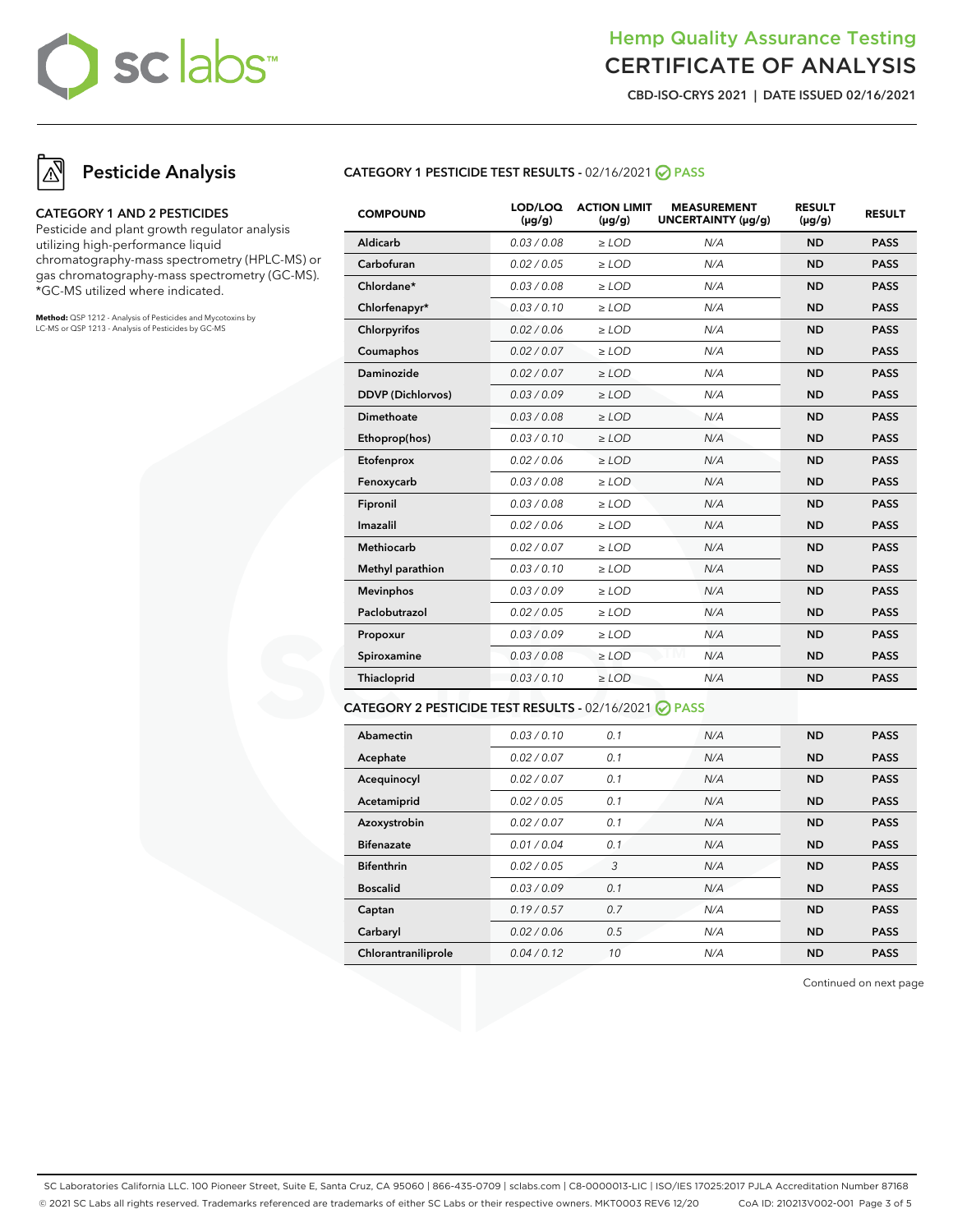# sclabs™

# Hemp Quality Assurance Testing CERTIFICATE OF ANALYSIS

**CBD-ISO-CRYS 2021 | DATE ISSUED 02/16/2021**





## **CATEGORY 1 AND 2 PESTICIDES**

Pesticide and plant growth regulator analysis utilizing high-performance liquid chromatography-mass spectrometry (HPLC-MS) or gas chromatography-mass spectrometry (GC-MS). \*GC-MS utilized where indicated.

**Method:** QSP 1212 - Analysis of Pesticides and Mycotoxins by LC-MS or QSP 1213 - Analysis of Pesticides by GC-MS

# **CATEGORY 2 PESTICIDE TEST RESULTS -** 02/16/2021 continued **PASS**

| <b>COMPOUND</b>          | LOD/LOQ<br>$(\mu g/g)$ | <b>ACTION LIMIT</b><br>(µg/g) | <b>MEASUREMENT</b><br>UNCERTAINTY (µg/g) | <b>RESULT</b><br>(µg/g) | <b>RESULT</b> |
|--------------------------|------------------------|-------------------------------|------------------------------------------|-------------------------|---------------|
| Clofentezine             | 0.03 / 0.09            | 0.1                           | N/A                                      | <b>ND</b>               | <b>PASS</b>   |
| Cyfluthrin               | 0.12 / 0.38            | $\overline{2}$                | N/A                                      | <b>ND</b>               | <b>PASS</b>   |
| Cypermethrin             | 0.11 / 0.32            | 1                             | N/A                                      | <b>ND</b>               | <b>PASS</b>   |
| <b>Diazinon</b>          | 0.02 / 0.05            | 0.1                           | N/A                                      | <b>ND</b>               | <b>PASS</b>   |
| Dimethomorph             | 0.03 / 0.09            | $\overline{c}$                | N/A                                      | <b>ND</b>               | <b>PASS</b>   |
| Etoxazole                | 0.02 / 0.06            | 0.1                           | N/A                                      | <b>ND</b>               | <b>PASS</b>   |
| Fenhexamid               | 0.03 / 0.09            | 0.1                           | N/A                                      | <b>ND</b>               | <b>PASS</b>   |
| Fenpyroximate            | 0.02 / 0.06            | 0.1                           | N/A                                      | <b>ND</b>               | <b>PASS</b>   |
| Flonicamid               | 0.03 / 0.10            | 0.1                           | N/A                                      | <b>ND</b>               | <b>PASS</b>   |
| Fludioxonil              | 0.03 / 0.10            | 0.1                           | N/A                                      | <b>ND</b>               | <b>PASS</b>   |
| Hexythiazox              | 0.02 / 0.07            | 0.1                           | N/A                                      | <b>ND</b>               | <b>PASS</b>   |
| Imidacloprid             | 0.04 / 0.11            | 5                             | N/A                                      | <b>ND</b>               | <b>PASS</b>   |
| Kresoxim-methyl          | 0.02 / 0.07            | 0.1                           | N/A                                      | <b>ND</b>               | <b>PASS</b>   |
| Malathion                | 0.03 / 0.09            | 0.5                           | N/A                                      | ND                      | <b>PASS</b>   |
| Metalaxyl                | 0.02 / 0.07            | $\overline{c}$                | N/A                                      | <b>ND</b>               | <b>PASS</b>   |
| Methomyl                 | 0.03 / 0.10            | $\mathcal{I}$                 | N/A                                      | <b>ND</b>               | <b>PASS</b>   |
| Myclobutanil             | 0.03 / 0.09            | 0.1                           | N/A                                      | <b>ND</b>               | <b>PASS</b>   |
| <b>Naled</b>             | 0.02 / 0.07            | 0.1                           | N/A                                      | <b>ND</b>               | <b>PASS</b>   |
| Oxamyl                   | 0.04 / 0.11            | 0.5                           | N/A                                      | <b>ND</b>               | <b>PASS</b>   |
| Pentachloronitrobenzene* | 0.03 / 0.09            | 0.1                           | N/A                                      | <b>ND</b>               | <b>PASS</b>   |
| Permethrin               | 0.04 / 0.12            | 0.5                           | N/A                                      | ND                      | <b>PASS</b>   |
| Phosmet                  | 0.03 / 0.10            | 0.1                           | N/A                                      | <b>ND</b>               | <b>PASS</b>   |
| Piperonylbutoxide        | 0.02 / 0.07            | 3                             | N/A                                      | <b>ND</b>               | <b>PASS</b>   |
| Prallethrin              | 0.03 / 0.08            | 0.1                           | N/A                                      | <b>ND</b>               | <b>PASS</b>   |
| Propiconazole            | 0.02 / 0.07            | 0.1                           | N/A                                      | <b>ND</b>               | <b>PASS</b>   |
| Pyrethrins               | 0.04 / 0.12            | 0.5                           | N/A                                      | <b>ND</b>               | <b>PASS</b>   |
| Pyridaben                | 0.02 / 0.07            | 0.1                           | N/A                                      | <b>ND</b>               | <b>PASS</b>   |
| Spinetoram               | 0.02 / 0.07            | 0.1                           | N/A                                      | <b>ND</b>               | <b>PASS</b>   |
| Spinosad                 | 0.02 / 0.07            | 0.1                           | N/A                                      | <b>ND</b>               | <b>PASS</b>   |
| Spiromesifen             | 0.02 / 0.05            | 0.1                           | N/A                                      | <b>ND</b>               | <b>PASS</b>   |
| Spirotetramat            | 0.02 / 0.06            | 0.1                           | N/A                                      | <b>ND</b>               | <b>PASS</b>   |
| Tebuconazole             | 0.02 / 0.07            | 0.1                           | N/A                                      | <b>ND</b>               | <b>PASS</b>   |
| Thiamethoxam             | 0.03 / 0.10            | 5                             | N/A                                      | <b>ND</b>               | <b>PASS</b>   |
| Trifloxystrobin          | 0.03 / 0.08            | 0.1                           | N/A                                      | <b>ND</b>               | <b>PASS</b>   |

SC Laboratories California LLC. 100 Pioneer Street, Suite E, Santa Cruz, CA 95060 | 866-435-0709 | sclabs.com | C8-0000013-LIC | ISO/IES 17025:2017 PJLA Accreditation Number 87168 © 2021 SC Labs all rights reserved. Trademarks referenced are trademarks of either SC Labs or their respective owners. MKT0003 REV6 12/20 CoA ID: 210213V002-001 Page 4 of 5